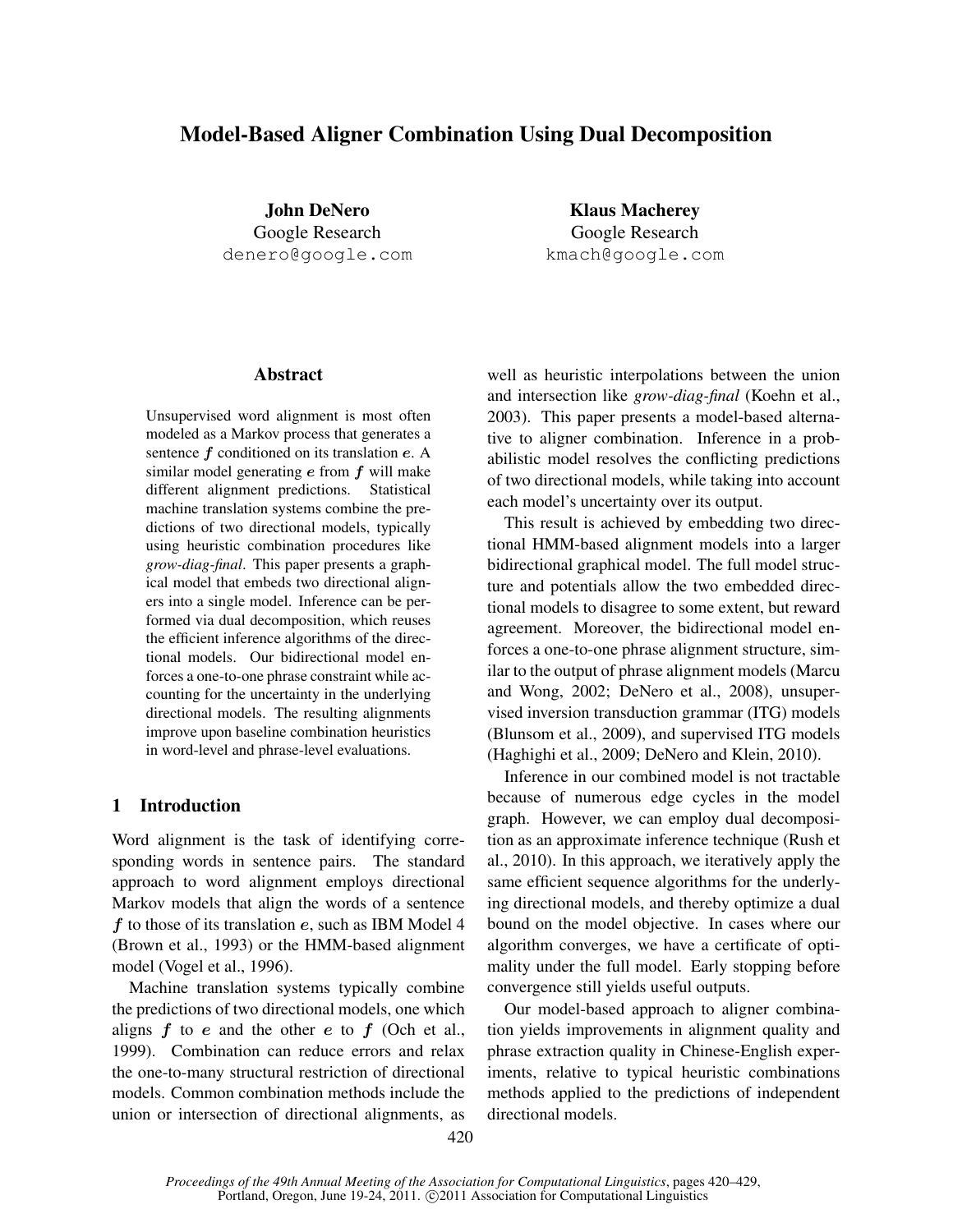#### 2 Model Definition

Our bidirectional model  $\mathcal{G} = (\mathcal{V}, \mathcal{D})$  is a globally normalized, undirected graphical model of the word alignment for a fixed sentence pair  $(e, f)$ . Each vertex in the vertex set  $V$  corresponds to a model variable  $V_i$ , and each undirected edge in the edge set  $D$ corresponds to a pair of variables  $(V_i, V_j)$ . Each vertex has an associated potential function  $\omega_i(v_i)$  that assigns a real-valued potential to each possible value  $v_i$  of  $V_i$ .<sup>1</sup> Likewise, each edge has an associated potential function  $\mu_{ij}(v_i, v_j)$  that scores pairs of values. The probability under the model of any full assignment  $v$  to the model variables, indexed by  $V$ , factors over vertex and edge potentials.

$$
P(\boldsymbol{v}) \propto \prod_{v_i \in \mathcal{V}} \omega_i(v_i) \cdot \prod_{(v_i, v_j) \in \mathcal{D}} \mu_{ij}(v_i, v_j)
$$

Our model contains two directional hidden Markov alignment models, which we review in Section 2.1, along with additional structure that that we introduce in Section 2.2.

## 2.1 HMM-Based Alignment Model

This section describes the classic hidden Markov model (HMM) based alignment model (Vogel et al., 1996). The model generates a sequence of words  $f$ conditioned on a word sequence e. We conventionally index the words of e by i and f by j.  $P(f|e)$ is defined in terms of a latent alignment vector a, where  $a_j = i$  indicates that word position i of e aligns to word position  $j$  of  $f$ .

$$
P(f|e) = \sum_{\mathbf{a}} P(f, \mathbf{a}|e)
$$

$$
P(f, \mathbf{a}|e) = \prod_{j=1}^{|f|} D(a_j|a_{j-1})M(f_j|e_{a_j}). \quad (1)
$$

In Equation 1 above, the emission model M is a learned multinomial distribution over word types. The transition model D is a multinomial over transition distances, which treats null alignments as a special case.

$$
D(a_j = 0|a_{j-1} = i) = p_o
$$
  
 
$$
D(a_j = i' \neq 0|a_{j-1} = i) = (1 - p_o) \cdot c(i' - i) ,
$$

where  $c(i'-i)$  is a learned distribution over signed distances, normalized over the possible transitions from i. The parameters of the conditional multinomial M and the transition model  $c$  can be learned from a sentence aligned corpus via the expectation maximization algorithm. The null parameter  $p<sub>o</sub>$  is typically fixed.<sup>2</sup>

The highest probability word alignment vector under the model for a given sentence pair  $(e, f)$  can be computed exactly using the standard Viterbi algorithm for HMMs in  $O(|e|^2 \cdot |f|)$  time.

An alignment vector a can be converted trivially into a set of word alignment links A:

$$
\mathcal{A}_{\mathbf{a}} = \{(i, j) : a_j = i, i \neq 0\}.
$$

 $\mathcal{A}_a$  is constrained to be many-to-one from f to e; many positions  $j$  can align to the same  $i$ , but each  $j$ appears at most once.

We have defined a directional model that generates  $f$  from  $e$ . An identically structured model can be defined that generates  $e$  from  $f$ . Let b be a vector of alignments where  $b_i = j$  indicates that word position  $j$  of  $f$  aligns to word position  $i$  of  $e$ . Then,  $P(e, b|f)$  is defined similarly to Equation 1, but with  $e$  and  $f$  swapped. We can distinguish the transition and emission distributions of the two models by subscripting them with their generative direction.

$$
P(e, b|f) = \prod_{j=1}^{|e|} D_{f \to e}(b_i|b_{i-1}) M_{f \to e}(e_i|f_{b_i}).
$$

The vector b can be interpreted as a set of alignment links that is one-to-many: each value  $i$  appears at most once in the set.

$$
A_{\mathbf{b}} = \{(i, j) : b_i = j, j \neq 0\}.
$$

#### 2.2 A Bidirectional Alignment Model

We can combine two HMM-based directional alignment models by embedding them in a larger model

$$
D(a_j = i'|a_{j-1} = 0) \propto 0.8^{-\left|i'\cdot\frac{|f|}{|e|} - j\right|}
$$

.

<sup>&</sup>lt;sup>1</sup>Potentials in an undirected model play the same role as conditional probabilities in a directed model, but do not need to be locally normalized.

<sup>&</sup>lt;sup>2</sup>In experiments, we set  $p_o = 10^{-6}$ . Transitions from a nullaligned state  $a_{j-1} = 0$  are also drawn from a fixed distribution, where  $D(a_j = 0|a_{j-1} = 0) = 10^{-4}$  and for  $i' \ge 1$ ,

With small  $p<sub>o</sub>$ , the shape of this distribution has little effect on the alignment outcome.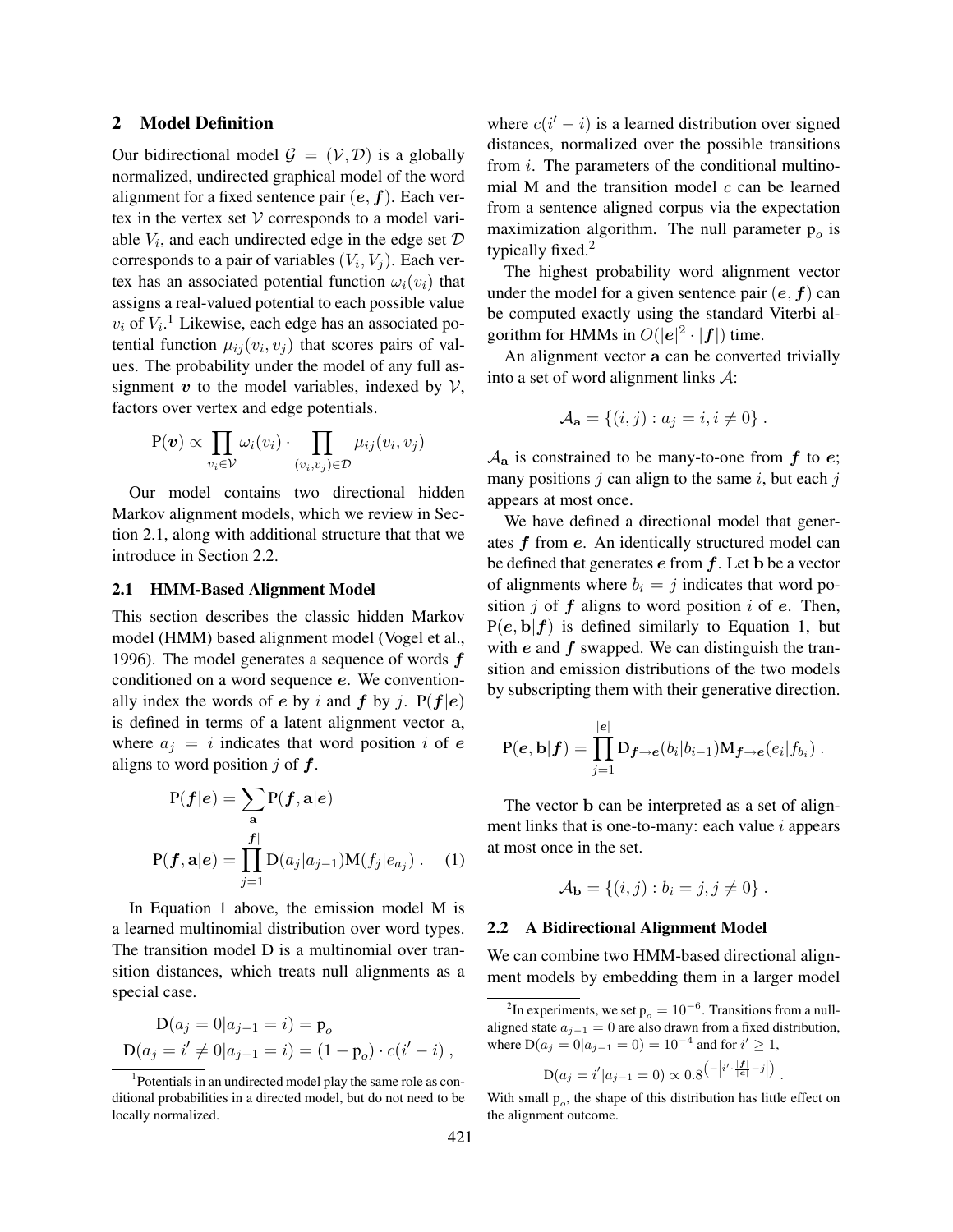

Figure 1: The structure of our graphical model for a simple sentence pair. The variables a are blue, b are red, and c are green.

promotes agreement and resolves discrepancies. that includes all of the random variables of two directional models, along with additional structure that

**c** because the word types and lengths of e and f are always fixed by the observed sentence pair, we can in terms of  $f$  and  $e$ , and likewise for any  $b_i$ . The original directional models include observed word sequences  $e$  and  $f$ , along with the two latent alignment vectors a and b defined in Section 2.1. Because the word types and lengths of  $e$  and  $f$  are define our model only over a and b, where the edge potentials between any  $a_j$ ,  $f_j$ , and  $e$  are compiled into a vertex potential function  $\omega_i^{(a)}$  $j^{(a)}$  on  $a_j$ , defined

$$
\omega_j^{(\mathbf{a})}(i) = \mathbf{M}_{e \to f}(f_j|e_i)
$$
  
\n
$$
\omega_i^{(\mathbf{b})}(j) = \mathbf{M}_{f \to e}(e_i|f_j)
$$
  
\n
$$
\text{son}
$$

The edge potentials between a and b encode the transition model in Equation 1.

$$
\mu_{j-1,j}^{(\mathbf{a})}(i,i') = \mathbf{D}_{e \to f}(a_j = i'|a_{j-1} = i)
$$
  

$$
\mu_{i-1,i}^{(\mathbf{b})}(j,j') = \mathbf{D}_{f \to e}(b_i = j'|b_{i-1} = j)
$$

In addition, we include in our model a latent boolean matrix c that encodes the output of the combined aligners:

$$
\mathbf{c} \in \{0,1\}^{|\mathbf{e}|\times|\mathbf{f}|}.
$$

This matrix encodes the alignment links proposed by the bidirectional model:

$$
\mathcal{A}_{\mathbf{c}} = \{(i,j): c_{ij} = 1\}.
$$

ent alignment analysis of the sentence pair. Figure 1 edges allow the model to ensure that the three sets Each model node for an element  $c_{ij} \in \{0, 1\}$  is connected to  $a_j$  and  $b_i$  via *coherence edges*. These of variables, a, b, and c, together encode a coherdepicts the graph structure of the model.

# 2.3 Coherence Potentials

**a1 a2 a3** tween the integer-valued directional alignment vec-The potentials on coherence edges are not learned and do not express any patterns in the data. Instead, they are fixed functions that promote consistency betors a and b and the boolean-valued matrix c.

Consider the assignment  $a_j = i$ , where  $i = 0$ indicates that word  $f_j$  is null-aligned, and  $i \ge 1$  indicates that  $f_j$  aligns to  $e_i$ . The coherence potential ensures the following relationship between the variable assignment  $a_j = i$  and the variables  $c_{i'j}$ , for any  $i' \in [1, |\mathbf{e}|].$ 

- If  $i = 0$  (null-aligned), then all  $c_{i'j} = 0$ .
- If  $i > 0$ , then  $c_{ij} = 1$ .
- $c_{i'j} = 1$  only if  $i' \in \{i-1, i, i+1\}.$
- Assigning  $c_{i'j} = 1$  for  $i' \neq i$  incurs a cost  $e^{-\alpha}$ .

Collectively, the list of cases above enforce an intuitive correspondence: an alignment  $a_i = i$  ensures that  $c_{ij}$  must be 1, adjacent neighbors may be 1 but incur a cost, and all other elements are 0.

This pattern of effects can be encoded in a potential function  $\mu^{(c)}$  for each coherence edge. These edge potential functions takes an integer value  $i$  for some variable  $a_j$  and a binary value k for some  $c_{i'j}$ .

$$
\mu_{(a_j, c_{i'j})}^{(c)}(i, k) = \begin{cases}\n1 & i = 0 \land k = 0 \\
0 & i = 0 \land k = 1 \\
\frac{1}{1} & i = i' \land k = 1 \\
\frac{0}{1} & i = i' \land k = 0 \\
\frac{0}{1} & i \neq i' \land k = 0 \\
e^{-\alpha} & |i - i'| = 1 \land k = 1 \\
0 & |i - i'| > 1 \land k = 1\n\end{cases}
$$
\n(2)

Above, potentials of 0 effectively disallow certain cases because a full assignment to (a, b, c) is scored by the product of all model potentials. The potential function  $\mu_{(b)}^{(c)}$  $\binom{e}{(b_i,c_{ij'})}(j,k)$  for a coherence edge between b and c is defined similarly.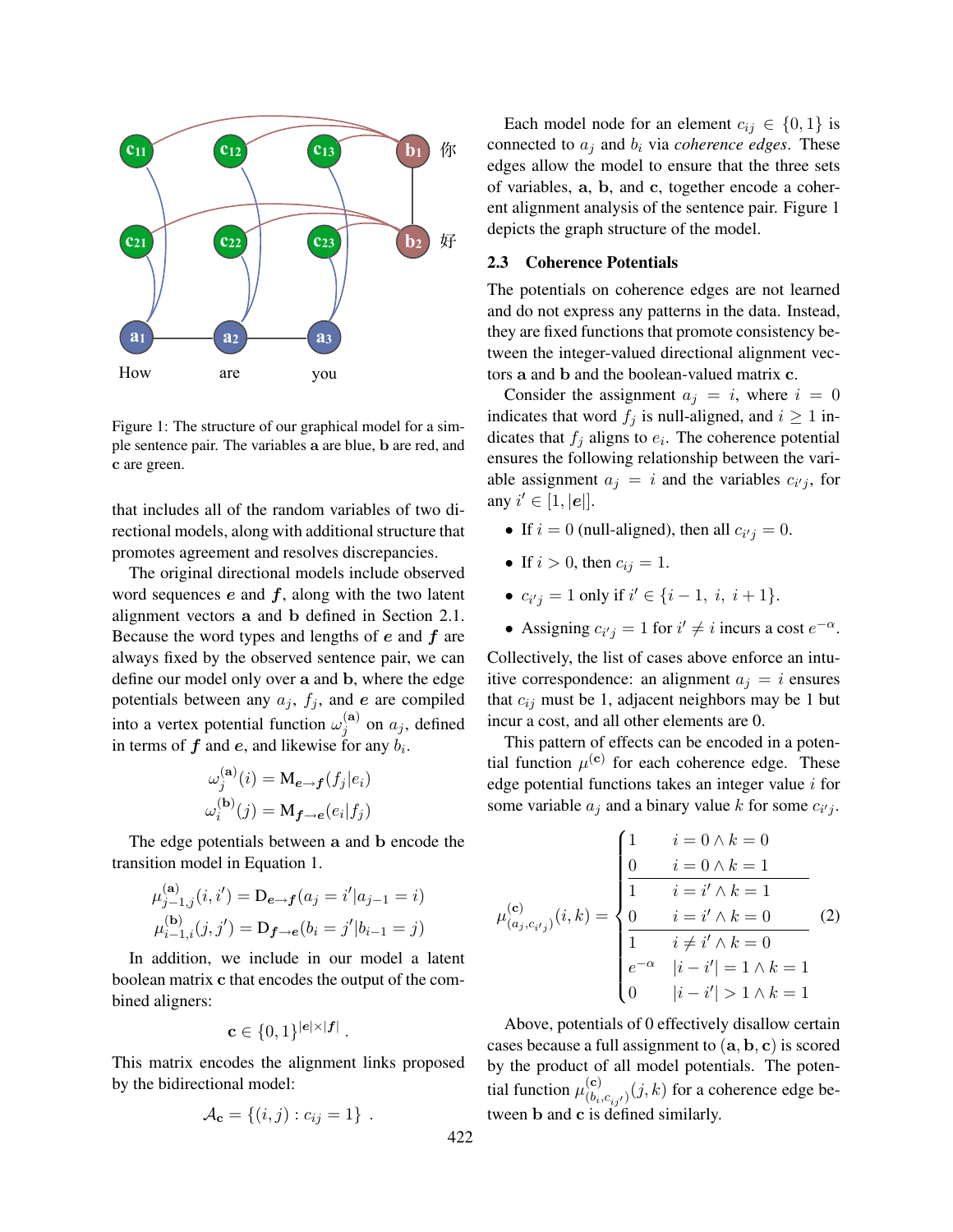#### 2.4 Model Properties

We interpret c as the final alignment produced by the model, ignoring a and b. In this way, we relax the one-to-many constraints of the directional models. However, all of the information about how words align is expressed by the vertex and edge potentials on a and b. The coherence edges and the link matrix c only serve to resolve conflicts between the directional models and communicate information between them.

Because directional alignments are preserved intact as components of our model, extensions or refinements to the underlying directional Markov alignment model could be integrated cleanly into our model as well, including lexicalized transition models (He, 2007), extended conditioning contexts (Brunning et al., 2009), and external information (Shindo et al., 2010).

For any assignment to  $(a, b, c)$  with non-zero probability, c must encode a one-to-one phrase alignment with a maximum phrase length of 3. That is, any word in either sentence can align to at most three words in the opposite sentence, and those words must be contiguous. This restriction is directly enforced by the edge potential in Equation 2.

# 3 Model Inference

In general, graphical models admit efficient, exact inference algorithms if they do not contain cycles. Unfortunately, our model contains numerous cycles. For every pair of indices  $(i, j)$  and  $(i', j')$ , the following cycle exists in the graph:

$$
c_{ij} \to b_i \to c_{ij'} \to a_{j'} \to c_{i'j'} \to b_{i'} \to c_{i'j} \to a_j \to c_{ij}
$$

Additional cycles also exist in the graph through the edges between  $a_{i-1}$  and  $a_i$  and between  $b_{i-1}$ and  $b_i$ . The general phrase alignment problem under an arbitrary model is known to be NP-hard (DeNero and Klein, 2008).

#### 3.1 Dual Decomposition

While the entire graphical model has loops, there are two overlapping subgraphs that are cycle-free. One subgraph  $\mathcal{G}_a$  includes all of the vertices corresponding to variables a and c. The other subgraph  $\mathcal{G}_b$  includes vertices for variables b and c. Every edge in the graph belongs to exactly one of these two subgraphs.

The dual decomposition inference approach allows us to exploit this sub-graph structure (Rush et al., 2010). In particular, we can iteratively apply exact inference to the subgraph problems, adjusting their potentials to reflect the constraints of the full problem. The technique of dual decomposition has recently been shown to yield state-of-the-art performance in dependency parsing (Koo et al., 2010).

#### 3.2 Dual Problem Formulation

To describe a dual decomposition inference procedure for our model, we first restate the inference problem under our graphical model in terms of the two overlapping subgraphs that admit tractable inference. Let  $c^{(a)}$  be a copy of c associated with  $\mathcal{G}_a$ , and  $c^{(b)}$  with  $\mathcal{G}_b$ . Also, let  $f(a, c^{(a)})$  be the unnormalized log-probability of an assignment to  $\mathcal{G}_a$ and  $g(\mathbf{b}, \mathbf{c}^{(\mathbf{b})})$  be the unnormalized log-probability of an assignment to  $\mathcal{G}_b$ . Finally, let  $\mathcal I$  be the index set of all  $(i, j)$  for c. Then, the maximum likelihood assignment to our original model can be found by optimizing

$$
\max_{\mathbf{a},\mathbf{b},\mathbf{c}^{(\mathbf{a}),\mathbf{c}^{(\mathbf{b})}}} f(\mathbf{a},\mathbf{c}^{(\mathbf{a})}) + g(\mathbf{b},\mathbf{c}^{(\mathbf{b})}) \qquad (3)
$$
  
such that:  $c_{ij}^{(\mathbf{a})} = c_{ij}^{(\mathbf{b})} \ \forall \ (i,j) \in \mathcal{I} .$ 

The Lagrangian relaxation of this optimization problem is  $L(\mathbf{a}, \mathbf{b}, \mathbf{c}^{(\mathbf{a})}, \mathbf{c}^{(\mathbf{b})}, \mathbf{u}) =$ 

$$
f(\mathbf{a}, \mathbf{c}^{(\mathbf{a})}) + g(\mathbf{b}, \mathbf{c}^{(\mathbf{b})}) + \sum_{(i,j) \in \mathcal{I}} u(i,j) (\mathbf{c}_{i,j}^{(\mathbf{a})} - \mathbf{c}_{i,j}^{(\mathbf{b})}).
$$

Hence, we can rewrite the original problem as

$$
\max_{\mathbf{a},\mathbf{b},\mathbf{c}^{(\mathbf{a})},\mathbf{c}^{(\mathbf{b})}} \min_{\mathbf{u}} L(\mathbf{a},\mathbf{b},\mathbf{c}^{(\mathbf{a})},\mathbf{c}^{(\mathbf{b})},\mathbf{u})
$$
.

We can form a dual problem that is an upper bound on the original optimization problem by swapping the order of min and max. In this case, the dual problem decomposes into two terms that are each local to an acyclic subgraph.

$$
\min_{\mathbf{u}} \left( \max_{\mathbf{a}, \mathbf{c}^{(\mathbf{a})}} \left[ f(\mathbf{a}, \mathbf{c}^{(\mathbf{a})}) + \sum_{i,j} u(i,j) c_{ij}^{(\mathbf{a})} \right] + \max_{\mathbf{b}, \mathbf{c}^{(\mathbf{b})}} \left[ g(\mathbf{b}, \mathbf{c}^{(\mathbf{b})}) - \sum_{i,j} u(i,j) c_{ij}^{(\mathbf{b})} \right] \right) \quad (4)
$$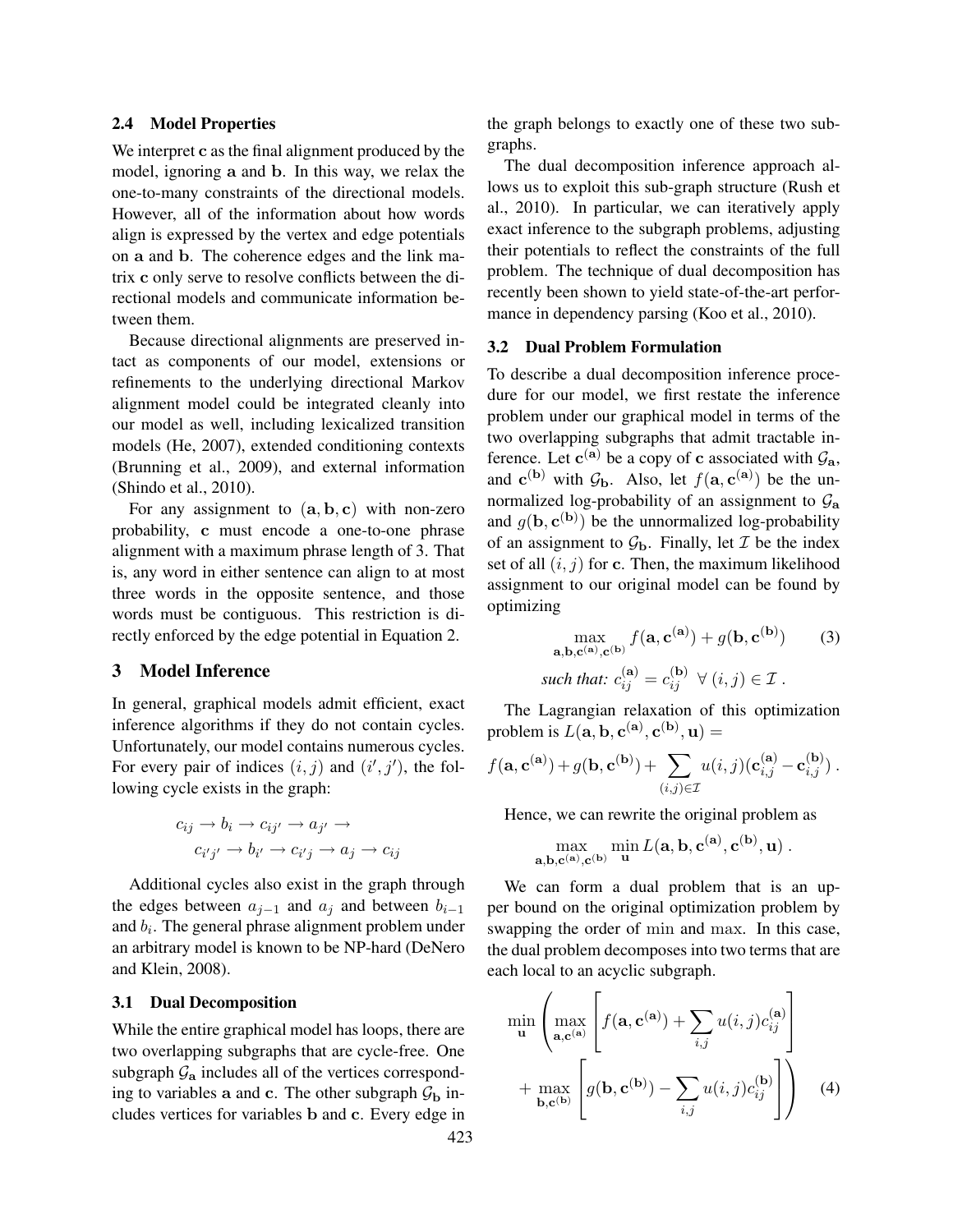



Figure 2: Our combined model decomposes into two acyclic models that each contain a copy of c.

The decomposed model is depicted in Figure 2. As in previous work, we solve for the dual variable u by repeatedly performing inference in the two decoupled maximization problems.

#### 3.3 Sub-Graph Inference

We now address the problem of evaluating Equation 4 for fixed u. Consider the first line of Equation 4, which includes variables a and  $c^{(a)}$ .

$$
\max_{\mathbf{a}, \mathbf{c}^{(\mathbf{a})}} \left[ f(\mathbf{a}, \mathbf{c}^{(\mathbf{a})}) + \sum_{i,j} u(i,j) c_{ij}^{(\mathbf{a})} \right]
$$
(5)

Because the graph  $\mathcal{G}_a$  is tree-structured, Equation 5 can be evaluated in polynomial time. In fact, we can make a stronger claim: we can reuse the Viterbi inference algorithm for linear chain graphical models that applies to the embedded directional HMM models. That is, we can cast the optimization of Equation 5 as

$$
\max_{\mathbf{a}} \left[ \prod_{j=1}^{|f|} \mathbf{D}_{e \to f}(a_j | a_{j-1}) \cdot \mathbf{M}'_j(a_j = i) \right].
$$

In the original HMM-based aligner, the vertex potentials correspond to bilexical probabilities. Those quantities appear in  $f(\mathbf{a}, \mathbf{c}^{(\mathbf{a})})$ , and therefore will be a part of  $\mathbf{M}'_j(\cdot)$  above. The additional terms of Equation 5 can also be factored into the vertex potentials of this linear chain model, because the optimal

Figure 3: The tree-structured subgraph  $\mathcal{G}_a$  can be mapped to an equivalent chain-structured model by optimizing over  $c_{i'j}$  for  $a_j = i$ .

choice of each  $c_{ij}$  can be determined from  $a_j$  and the model parameters. If  $a_j = i$ , then  $c_{ij} = 1$  according to our edge potential defined in Equation 2. Hence, setting  $a_j = i$  requires the inclusion of the corresponding vertex potential  $\omega_i^{(a)}$  $j^{(a)}(i)$ , as well as  $u(i, j)$ . For  $i' \neq i$ , either  $c_{i'j} = 0$ , which contributes nothing to Equation 5, or  $c_{i'j} = 1$ , which contributes  $u(i', j) - \alpha$ , according to our edge potential between  $a_j$  and  $c_{i'j}$ .

Thus, we can capture the net effect of assigning  $a_j$  and then optimally assigning all  $c_{i'j}$  in a single potential  $M'_j(a_j = i) =$ 

$$
\omega_j^{(\mathbf{a})}(i) + \exp\left[u(i,j) + \sum_{j':|j'-j|=1} \max(0, u(i,j') - \alpha)\right]
$$

Note that Equation 5 and  $f$  are sums of terms in log space, while Viterbi inference for linear chains assumes a product of terms in probability space, which introduces the exponentiation above.

Defining this potential allows us to collapse the source-side sub-graph inference problem defined by Equation 5, into a simple linear chain model that only includes potential functions  $M'_j$  and  $\mu^{(a)}$ . Hence, we can use a highly optimized linear chain inference implementation rather than a solver for general tree-structured graphical models. Figure 3 depicts this transformation.

An equivalent approach allows us to evaluate the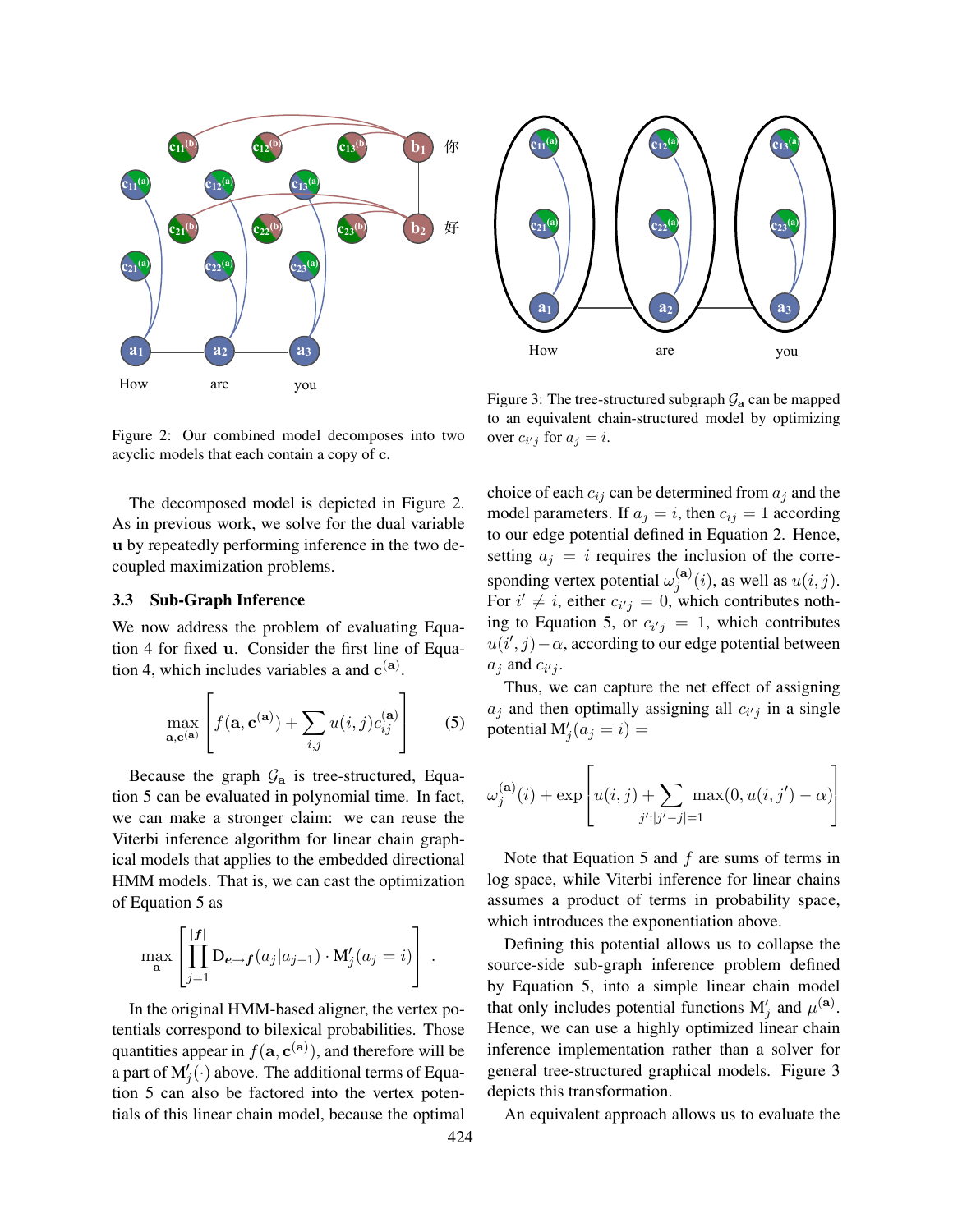Algorithm 1 Dual decomposition inference algorithm for the bidirectional model

| for $t = 1$ to max iterations do                                                                                                    |                                |
|-------------------------------------------------------------------------------------------------------------------------------------|--------------------------------|
| $r \leftarrow \frac{1}{t}$                                                                                                          | $\triangleright$ Learning rate |
| $\mathbf{c}^{(\mathbf{a})} \leftarrow \arg \max f(\mathbf{a}, \mathbf{c}^{(\mathbf{a})}) + \sum_{i,j} u(i,j) c_{ij}^{(\mathbf{a})}$ |                                |
| $\mathbf{c^{(b)}} \leftarrow \arg \max g(\mathbf{b}, \mathbf{c^{(b)}}) - \sum_{i,j} u(i,j) c_{ij}^{(\mathbf{b})}$                   |                                |
| if $c^{(a)} = c^{(b)}$ then                                                                                                         |                                |
| return $c^{(a)}$                                                                                                                    | $\triangleright$ Converged     |
| $\mathbf{u} \leftarrow \mathbf{u} + r \cdot (\mathbf{c^{(b)}} - \mathbf{c^{(a)}})$                                                  | $\triangleright$ Dual update   |
| return combine $(c^{(a)}, c^{(b)})$                                                                                                 | $\triangleright$ Stop early    |
|                                                                                                                                     |                                |

second line of Equation 4 for fixed u:

$$
\max_{\mathbf{b}, \mathbf{c}^{(\mathbf{b})}} \left[ g(\mathbf{b}, \mathbf{c}^{(\mathbf{b})}) + \sum_{i,j} u(i,j) c_{ij}^{(\mathbf{b})} \right].
$$
 (6)

### 3.4 Dual Decomposition Algorithm

Now that we have the means to efficiently evaluate Equation 4 for fixed u, we can define the full dual decomposition algorithm for our model, which searches for a u that optimizes Equation 4. We can iteratively search for such a u via sub-gradient descent. We use a learning rate  $\frac{1}{t}$  that decays with the number of iterations  $t$ . The full dual decomposition optimization procedure appears in Algorithm 1.

If Algorithm 1 converges, then we have found a u such that the value of  $c^{(a)}$  that optimizes Equation 5 is identical to the value of  $c^{(b)}$  that optimizes Equation 6. Hence, it is also a solution to our original optimization problem: Equation 3. Since the dual problem is an upper bound on the original problem, this solution must be optimal for Equation 3.

#### 3.5 Convergence and Early Stopping

Our dual decomposition algorithm provides an inference method that is exact upon convergence.<sup>3</sup> When Algorithm 1 does not converge, the two alignments  $c^{(a)}$  and  $c^{(b)}$  can still be used. While these alignments may differ, they will likely be more similar than the alignments of independent aligners.

These alignments will still need to be combined procedurally (e.g., taking their union), but because they are more similar, the importance of the combination procedure is reduced. We analyze the behavior of early stopping experimentally in Section 5.

#### 3.6 Inference Properties

Because we set a maximum number of iterations  $n$  in the dual decomposition algorithm, and each iteration only involves optimization in a sequence model, our entire inference procedure is only a constant multiple  $n$  more computationally expensive than evaluating the original directional aligners.

Moreover, the value of u is specific to a sentence pair. Therefore, our approach does not require any additional communication overhead relative to the independent directional models in a distributed aligner implementation. Memory requirements are virtually identical to the baseline: only u must be stored for each sentence pair as it is being processed, but can then be immediately discarded once alignments are inferred.

Other approaches to generating one-to-one phrase alignments are generally more expensive. In particular, an ITG model requires  $O(|e|^3 \cdot |\mathbf{f}|^3)$  time, whereas our algorithm requires only

$$
O(n \cdot (|\bm{f}||\bm{e}|^2 + |\bm{e}||\bm{f}|^2))\ .
$$

Moreover, our approach allows Markov distortion potentials, while standard ITG models are restricted to only hierarchical distortion.

#### 4 Related Work

Alignment combination normally involves selecting some A from the output of two directional models. Common approaches include forming the union or intersection of the directional sets.

$$
\mathcal{A}_{\cup} = \mathcal{A}_{\mathbf{a}} \cup \mathcal{A}_{\mathbf{b}} \mathcal{A}_{\cap} = \mathcal{A}_{\mathbf{a}} \cap \mathcal{A}_{\mathbf{b}}.
$$

More complex combiners, such as the *grow-diagfinal* heuristic (Koehn et al., 2003), produce alignment link sets that include all of  $A<sub>∩</sub>$  and some subset of  $A_{\cup}$  based on the relationship of multiple links (Och et al., 1999).

In addition, supervised word alignment models often use the output of directional unsupervised aligners as features or pruning signals. In the case

<sup>&</sup>lt;sup>3</sup>This certificate of optimality is not provided by other approximate inference algorithms, such as belief propagation, sampling, or simulated annealing.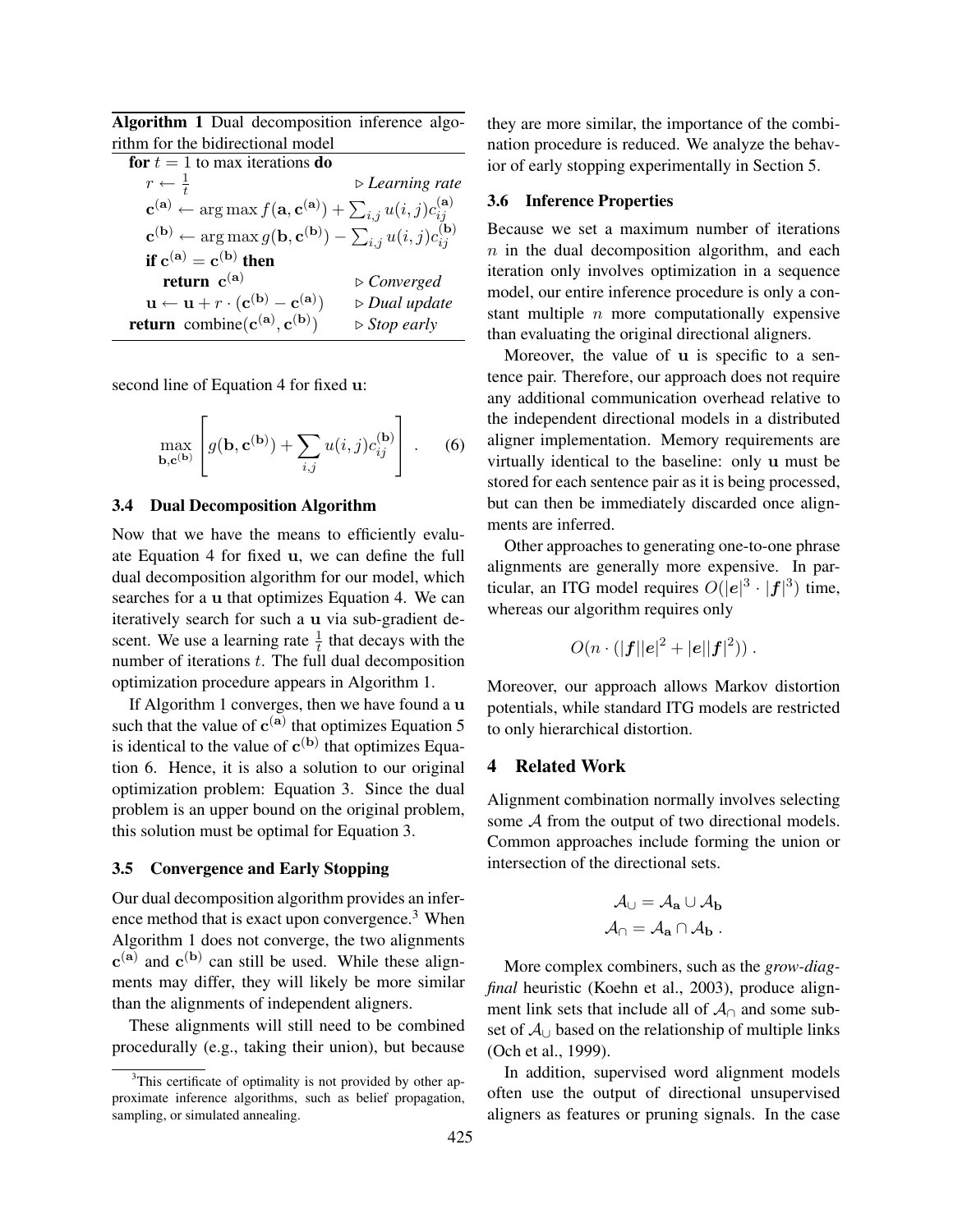that a supervised model is restricted to proposing alignment links that appear in the output of a directional aligner, these models can be interpreted as a combination technique (Deng and Zhou, 2009). Such a model-based approach differs from ours in that it requires a supervised dataset and treats the directional aligners' output as fixed.

Combination is also related to agreement-based learning (Liang et al., 2006). This approach to jointly learning two directional alignment models yields state-of-the-art unsupervised performance. Our method is complementary to agreement-based learning, as it applies to Viterbi inference under the model rather than computing expectations. In fact, we employ agreement-based training to estimate the parameters of the directional aligners in our experiments.

A parallel idea that closely relates to our bidirectional model is posterior regularization, which has also been applied to the word alignment problem (Graça et al., 2008). One form of posterior regularization stipulates that the posterior probability of alignments from two models must agree, and enforces this agreement through an iterative procedure similar to Algorithm 1. This approach also yields state-of-the-art unsupervised alignment performance on some datasets, along with improvements in end-to-end translation quality (Ganchev et al., 2008).

Our method differs from this posterior regularization work in two ways. First, we iterate over Viterbi predictions rather than posteriors. More importantly, we have changed the output space of the model to be a one-to-one phrase alignment via the coherence edge potential functions.

Another similar line of work applies belief propagation to factor graphs that enforce a one-to-one word alignment (Cromières and Kurohashi, 2009). The details of our models differ: we employ distance-based distortion, while they add structural correspondence terms based on syntactic parse trees. Also, our model training is identical to the HMMbased baseline training, while they employ belief propagation for both training and Viterbi inference. Although differing in both model and inference, our work and theirs both find improvements from defining graphical models for alignment that do not admit exact polynomial-time inference algorithms.

| Aligner              | Intersection           | Union                  | Agreement                                   |
|----------------------|------------------------|------------------------|---------------------------------------------|
| Model                | $ \mathcal{A}_{\cap} $ | $ \mathcal{A}_{\cup} $ | $ \mathcal{A}_{\cap} / \mathcal{A}_{\cup} $ |
| <b>Baseline</b>      | 5,554                  | 10,998                 | 50.5%                                       |
| <b>Bidirectional</b> | 7,620                  | 10,262                 | 74.3%                                       |

Table 1: The bidirectional model's dual decomposition algorithm substantially increases the overlap between the predictions of the directional models, measured by the number of links in their intersection.

# 5 Experimental Results

We evaluated our bidirectional model by comparing its output to the annotations of a hand-aligned corpus. In this way, we can show that the bidirectional model improves alignment quality and enables the extraction of more correct phrase pairs.

### 5.1 Data Conditions

We evaluated alignment quality on a hand-aligned portion of the NIST 2002 Chinese-English test set (Ayan and Dorr, 2006). We trained the model on a portion of FBIS data that has been used previously for alignment model evaluation (Ayan and Dorr, 2006; Haghighi et al., 2009; DeNero and Klein, 2010). We conducted our evaluation on the first 150 sentences of the dataset, following previous work. This portion of the dataset is commonly used to train supervised models.

We trained the parameters of the directional models using the agreement training variant of the expectation maximization algorithm (Liang et al., 2006). Agreement-trained IBM Model 1 was used to initialize the parameters of the HMM-based alignment models (Brown et al., 1993). Both IBM Model 1 and the HMM alignment models were trained for 5 iterations on a 6.2 million word parallel corpus of FBIS newswire. This training regimen on this data set has provided state-of-the-art unsupervised results that outperform IBM Model 4 (Haghighi et al., 2009).

## 5.2 Convergence Analysis

With  $n = 250$  maximum iterations, our dual decomposition inference algorithm only converges 6.2% of the time, perhaps largely due to the fact that the two directional models have different one-to-many structural constraints. However, the dual decompo-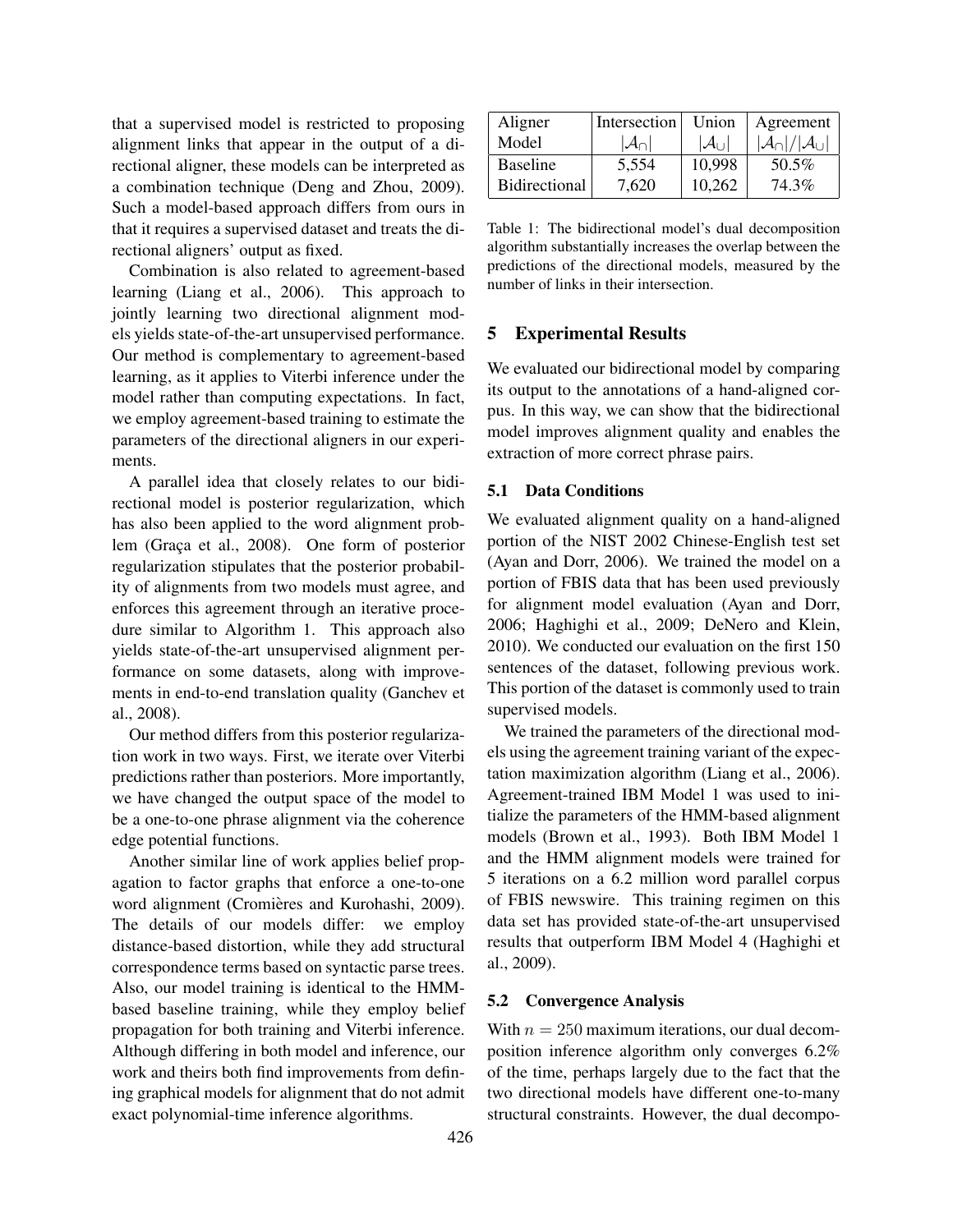| Model                | Combiner  | Prec | Rec  | AER  |
|----------------------|-----------|------|------|------|
| <b>Baseline</b>      | union     | 57.6 | 80.0 | 33.4 |
|                      | intersect | 86.2 | 62.7 | 27.2 |
|                      | grow-diag | 60.1 | 78.8 | 32.1 |
| <b>Bidirectional</b> | union     | 63.3 | 81.5 | 29.1 |
|                      | intersect | 77.5 | 75.1 | 23.6 |
|                      | grow-diag | 65.6 | 80.6 | 28.0 |

Table 2: Alignment error rate results for the bidirectional model versus the baseline directional models. "growdiag" denotes the grow-diag-final heuristic.

| Model                | Combiner  | Prec | Rec  | F1   |
|----------------------|-----------|------|------|------|
| <b>Baseline</b>      | union     | 75.1 | 33.5 | 46.3 |
|                      | intersect | 64.3 | 43.4 | 51.8 |
|                      | grow-diag | 68.3 | 37.5 | 48.4 |
| <b>Bidirectional</b> | union     | 63.2 | 44.9 | 52.5 |
|                      | intersect | 57.1 | 53.6 | 55.3 |
|                      | grow-diag | 60.2 | 47.4 | 53.0 |

Table 3: Phrase pair extraction accuracy for phrase pairs up to length 5. "grow-diag" denotes the grow-diag-final heuristic.

sition algorithm does promote agreement between the two models. We can measure the agreement between models as the fraction of alignment links in the union  $A<sub>∪</sub>$  that also appear in the intersection  $\mathcal{A}_{\cap}$  of the two directional models. Table 1 shows a 47% relative increase in the fraction of links that both models agree on by running dual decomposition (bidirectional), relative to independent directional inference (baseline). Improving convergence rates represents an important area of future work.

#### 5.3 Alignment Error Evaluation

To evaluate alignment error of the baseline directional aligners, we must apply a combination procedure such as union or intersection to  $A_{a}$  and  $A_{b}$ . Likewise, in order to evaluate alignment error for our combined model in cases where the inference algorithm does not converge, we must apply combination to  $c^{(a)}$  and  $c^{(b)}$ . In cases where the algorithm does converge,  $\mathbf{c}^{(\mathbf{a})} = \mathbf{c}^{(\mathbf{b})}$  and so no further combination is necessary.

We evaluate alignments relative to hand-aligned data using two metrics. First, we measure alignment error rate (AER), which compares the proposed alignment set  $A$  to the sure set  $S$  and possible set  $P$  in the annotation, where  $S \subseteq P$ .

$$
Prec(\mathcal{A}, \mathcal{P}) = \frac{|\mathcal{A} \cap \mathcal{P}|}{|\mathcal{A}|}
$$

$$
Rec(\mathcal{A}, \mathcal{S}) = \frac{|\mathcal{A} \cap \mathcal{S}|}{|\mathcal{S}|}
$$

$$
AER(\mathcal{A}, \mathcal{S}, \mathcal{P}) = 1 - \frac{|\mathcal{A} \cap \mathcal{S}| + |\mathcal{A} \cap \mathcal{P}|}{|\mathcal{A}| + |\mathcal{S}|}
$$

AER results for Chinese-English are reported in Table 2. The bidirectional model improves both precision and recall relative to all heuristic combination techniques, including *grow-diag-final* (Koehn et al., 2003). Intersected alignments, which are one-to-one phrase alignments, achieve the best AER.

Second, we measure phrase extraction accuracy. Extraction-based evaluations of alignment better coincide with the role of word aligners in machine translation systems (Ayan and Dorr, 2006). Let  $R_5(S, \mathcal{P})$  be the set of phrases up to length 5 extracted from the sure link set  $S$  and possible link set P. Possible links are both included and excluded from phrase pairs during extraction, as in DeNero and Klein (2010). Null aligned words are never included in phrase pairs for evaluation. Phrase extraction precision, recall, and F1 for  $R_5(A, A)$  are reported in Table 3. Correct phrase pair recall increases from 43.4% to 53.6% (a 23.5% relative increase) for the bidirectional model, relative to the best baseline.

Finally, we evaluated our bidirectional model in a large-scale end-to-end phrase-based machine translation system from Chinese to English, based on the alignment template approach (Och and Ney, 2004). The translation model weights were tuned for both the baseline and bidirectional alignments using lattice-based minimum error rate training (Kumar et al., 2009). In both cases, *union* alignments outperformed other combination heuristics. Bidirectional alignments yielded a modest improvement of 0.2%  $BLEU<sup>4</sup>$  on a single-reference evaluation set of sentences sampled from the web (Papineni et al., 2002).

 ${}^{4}$ BLEU improved from 29.59% to 29.82% after training IBM Model 1 for 3 iterations and training the HMM-based alignment model for 3 iterations. During training, link posteriors were symmetrized by pointwise linear interpolation.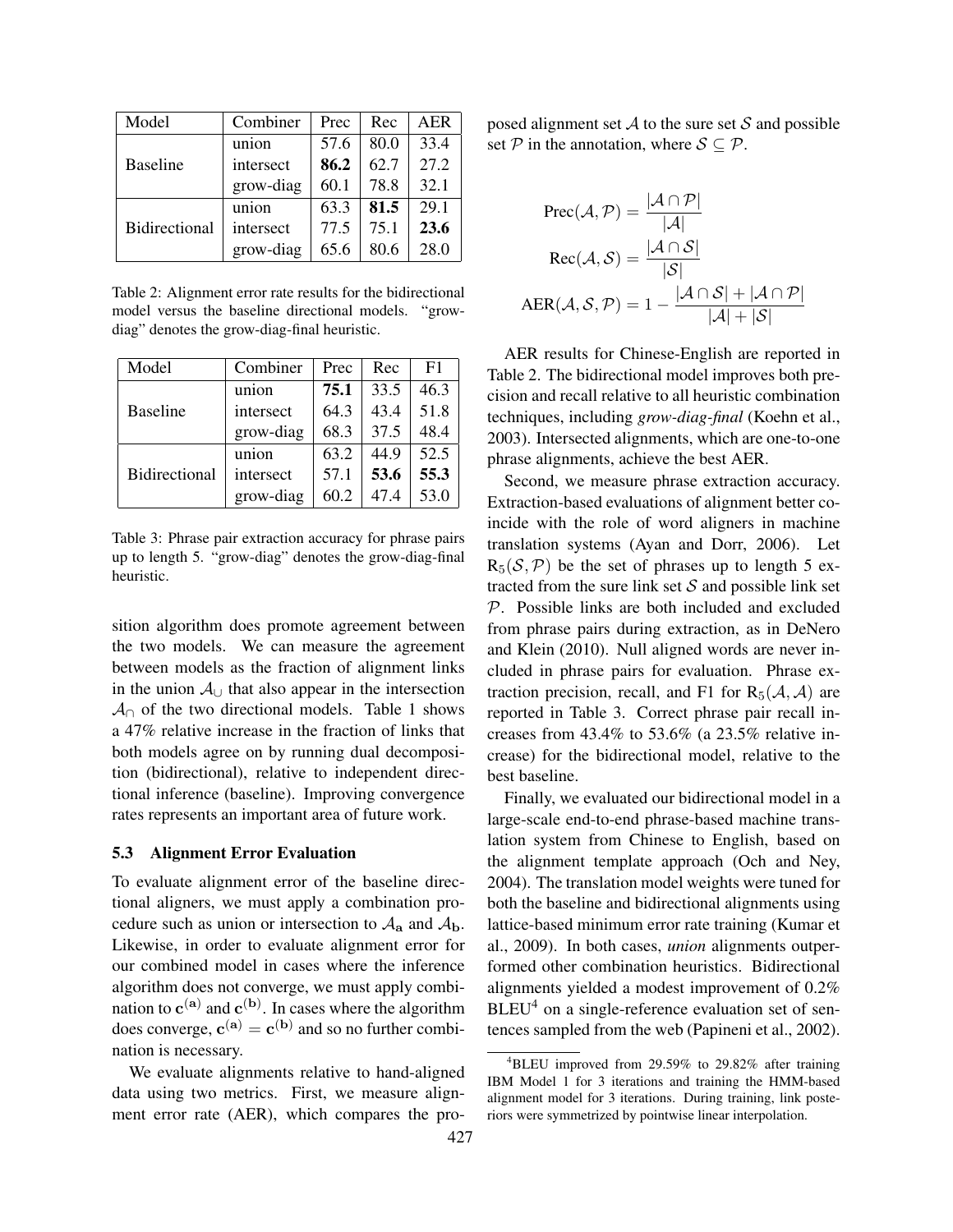As our model only provides small improvements in alignment precision and recall for the *union* combiner, the magnitude of the BLEU improvement is not surprising.

#### 6 Conclusion

We have presented a graphical model that combines two classical HMM-based alignment models. Our bidirectional model, which requires no additional learning and no supervised data, can be applied using dual decomposition with only a constant factor additional computation relative to independent directional inference. The resulting predictions improve the precision and recall of both alignment links and extraced phrase pairs in Chinese-English experiments. The best results follow from combination via *intersection*.

Because our technique is defined declaratively in terms of a graphical model, it can be extended in a straightforward manner, for instance with additional potentials on c or improvements to the component directional models. We also look forward to discovering the best way to take advantage of these new alignments in downstream applications like machine translation, supervised word alignment, bilingual parsing (Burkett et al., 2010), part-of-speech tag induction (Naseem et al., 2009), or cross-lingual model projection (Smith and Eisner, 2009; Das and Petrov, 2011).

### References

- Necip Fazil Ayan and Bonnie J. Dorr. 2006. Going beyond AER: An extensive analysis of word alignments and their impact on MT. In *Proceedings of the Association for Computational Linguistics*.
- Phil Blunsom, Trevor Cohn, Chris Dyer, and Miles Osborne. 2009. A Gibbs sampler for phrasal synchronous grammar induction. In *Proceedings of the Association for Computational Linguistics*.
- Peter F. Brown, Stephen A. Della Pietra, Vincent J. Della Pietra, and Robert L. Mercer. 1993. The mathematics of statistical machine translation: Parameter estimation. *Computational Linguistics*.
- Jamie Brunning, Adria de Gispert, and William Byrne. 2009. Context-dependent alignment models for statistical machine translation. In *Proceedings of the North American Chapter of the Association for Computational Linguistics*.
- David Burkett, John Blitzer, and Dan Klein. 2010. Joint parsing and alignment with weakly synchronized grammars. In *Proceedings of the North American Association for Computational Linguistics and IJCNLP*.
- Fabien Cromières and Sadao Kurohashi. 2009. An alignment algorithm using belief propagation and a structure-based distortion model. In *Proceedings of the European Chapter of the Association for Computational Linguistics and IJCNLP*.
- Dipanjan Das and Slav Petrov. 2011. Unsupervised partof-speech tagging with bilingual graph-based projections. In *Proceedings of the Association for Computational Linguistics*.
- John DeNero and Dan Klein. 2008. The complexity of phrase alignment problems. In *Proceedings of the Association for Computational Linguistics*.
- John DeNero and Dan Klein. 2010. Discriminative modeling of extraction sets for machine translation. In *Proceedings of the Association for Computational Linguistics*.
- John DeNero, Alexandre Bouchard-Côté, and Dan Klein. 2008. Sampling alignment structure under a Bayesian translation model. In *Proceedings of the Conference on Empirical Methods in Natural Language Processing*.
- Yonggang Deng and Bowen Zhou. 2009. Optimizing word alignment combination for phrase table training. In *Proceedings of the Association for Computational Linguistics*.
- Kuzman Ganchev, Joao Graça, and Ben Taskar. 2008. Better alignments = better translations? In *Proceedings of the Association for Computational Linguistics*.
- Joao Graca, Kuzman Ganchev, and Ben Taskar. 2008. Expectation maximization and posterior constraints. In *Proceedings of Neural Information Processing Systems*.
- Aria Haghighi, John Blitzer, John DeNero, and Dan Klein. 2009. Better word alignments with supervised ITG models. In *Proceedings of the Association for Computational Linguistics*.
- Xiaodong He. 2007. Using word-dependent transition models in HMM-based word alignment for statistical machine. In *ACL Workshop on Statistical Machine Translation*.
- Philipp Koehn, Franz Josef Och, and Daniel Marcu. 2003. Statistical phrase-based translation. In *Proceedings of the North American Chapter of the Association for Computational Linguistics*.
- Terry Koo, Alexander M. Rush, Michael Collins, Tommi Jaakkola, and David Sontag. 2010. Dual decomposition for parsing with non-projective head automata. In *Proceedings of the Conference on Empirical Methods in Natural Language Processing*.